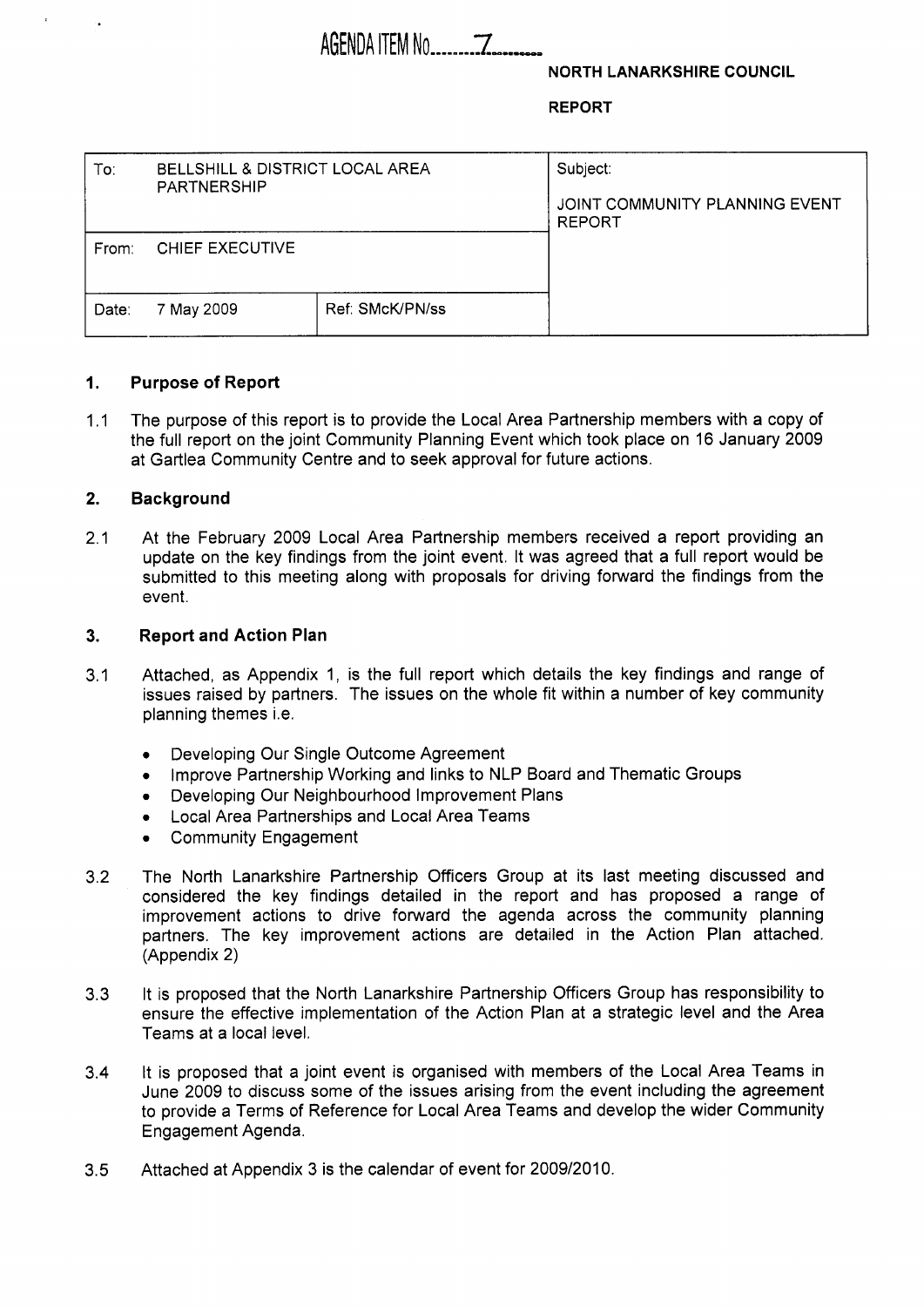# **4. Recommendations**

 $\mathbf{r}$ 

 $\bar{\bar{1}}$ 

It is recommended that the Local Area Partnership:

- (i) Agree Appendix 2 of the attached report
- $(ii)$ agree that an update on progress will be provided to future Local Area Partnership meetings
- (iii) otherwise note the content of the report

Witte

**Chief Executive North Lanarkshire Council**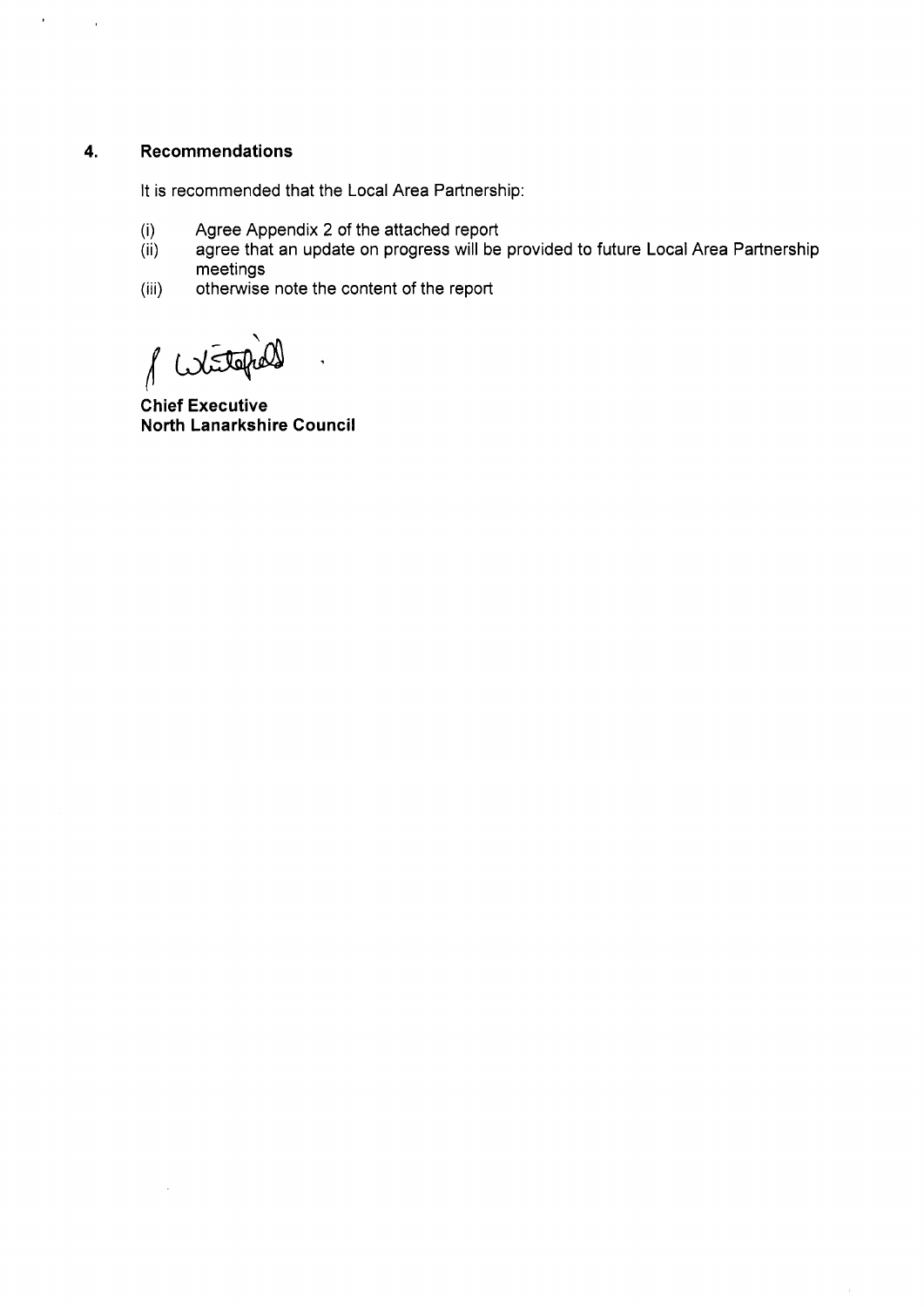#### **Community Planning in North Lanarkshire Report from Joint Event** - **16 January 2009 Gartlea Community Centre**

#### **Background**

One of the key issues highlighted in the Audit of Best Value and Community Planning is communication between partners at both a local and strategic level. Some of the Community Fora members have also indicated that links to the North Lanarkshire Partnership could be improved.

At their meeting on November 08 Board members agreed to develop a joint Community Planning event in January 09. The NLP Officers Group undertook this task and the event 'Community Planning in North Lanarkshire' was held in Gartlea Community Centre on 16 January 2009.

#### **Key Findings from Event**

A total of 127 delegates from across the partnership participated in the event including members from the Board Community Fora, Local Area Partnerships, Local Area Teams and Chairs of the Themed Working Groups.

The event provided an ideal opportunity for partners to discuss and debate a number of community planning issues i.e. the Single Outcome Agreement, How to Improve Our Communication and Partnership Agreements.

An evaluation form was provided to all delegates, the findings of which were reported at the last meeting. However, a total of *55* evaluations were returned from a total of 127. The findings from the evaluation demonstrate that:

- *0*  100% of respondents found the event useful
- *0*  100% stated they had an opportunity to give their views
- *0*  89% rated the venue excellent or good
- *0*  94.5% stated we should have similar events on an annual basis

Other comments on the overall day were very positive. Samples of these are detailed below:

- *0*  A very valuable event which allowed good partnership mix
- Discussion brought out a lot of good information and agreed processes
- Great venue and atmosphere with plenty opportunity to talk  $\bullet$
- *0*  Overall a very well run event
- A lot of great ideas, hope they also get taken forward by partners at local level
- Excellent opportunity to meet with people who are committed to improving the life of  $\bullet$ NLC residents, some valuable relationships made.

Eight staff from across the partnership facilitated the group work discussions, and detailed are a number of the key points raised during these sessions.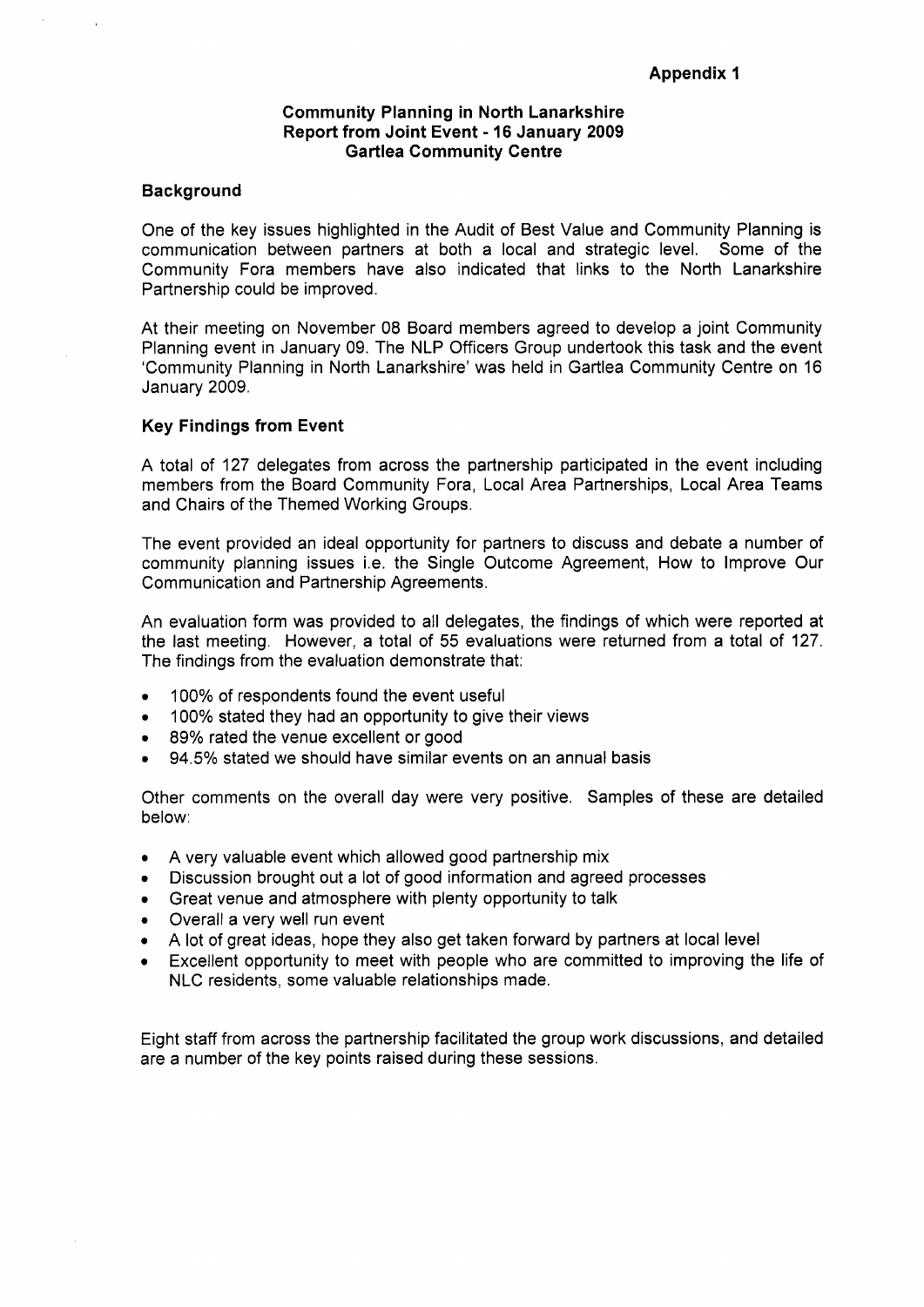## **Our Single Outcome Agreement (SOA)**

Most of the discussion on the SOA focussed on the links to the local Neighbourhood Improvement Plans (NIPs). The development of the Neighbourhood Improvement Plans was generally seen as a positive area of work being undertaken across the localities. Partners saw the benefits to having such a plan which allows them to capture local issues, and importantly local actions that link directly to the outcomes detailed in both the SOA and the Community Plan.

Partners recognised that the process for developing the NIP has changed significantly over the last year which meant there was a steep learning curve for all involved as we became more familiar with the outcome focussed approach etc. They recognised that the process for developing the NIPS and the SOA is ongoing, and one which can often be shaped by discussions nationally. There is however a commitment from partners to build on what we have achieved to date and take the lessons learned into future years of the planning process.

Although local people were involved in the process for developing the NIPs, there was a feeling that the documents would be more useful if there was more of a neighbourhood focus. The view was that the outcomes in the SOA were broad enough to accommodate this. It is important that local people have ownership over the process of developing the NIPS and the SOA and it should be a bottom up as well as top down approach.

Ideas for future action / consideration:

- *<sup>0</sup>*Undertake more engagement and planning activities across the partnership to determine local priorities.
- *0* Need to clearly outline timescales for the development of and consultation on any future NIPS and SOA.
- Ensure communities have ownership over the process of the development of the NIPS and the SOA.
- Review local priorities on six monthly basis linked to SOA

#### **Improving Communication**

Partners acknowledged that communication across partners generally worked well and that there were adequate opportunities to raise issues. Communication within each of the partnership structures i.e. LAPS, LATs and Community Forums were also felt to be quite good, although perhaps communication could be improved between the local structures and also directly to the NLP Board.

Partners recognised that there had been significant changes to how the local community planning structures operate and the type of business that they are now involved in. Partners also recognised that they are learning new ways of working together, and their role and responsibilities increasing and developing on an on-going basis. **At** times this can be extremely challenging especially when timescales can be tight.

Partners recognised the key role that the Community Fora have within the wider engagement agenda. However, at present they do not always accurately represent the multi-cultural nature or distinct communities within the broader community e.g. young people. It was recognised that, for the most part, the only way to get people engaged with enthusiasm is where there was a 'problem'. Partners and the local Community Fora need to start working on making continual engagement worthwhile for local residents, ensuring that it is targeted and specific methods suited to their requirements e.g. youth engagement should be made more appealing for young people.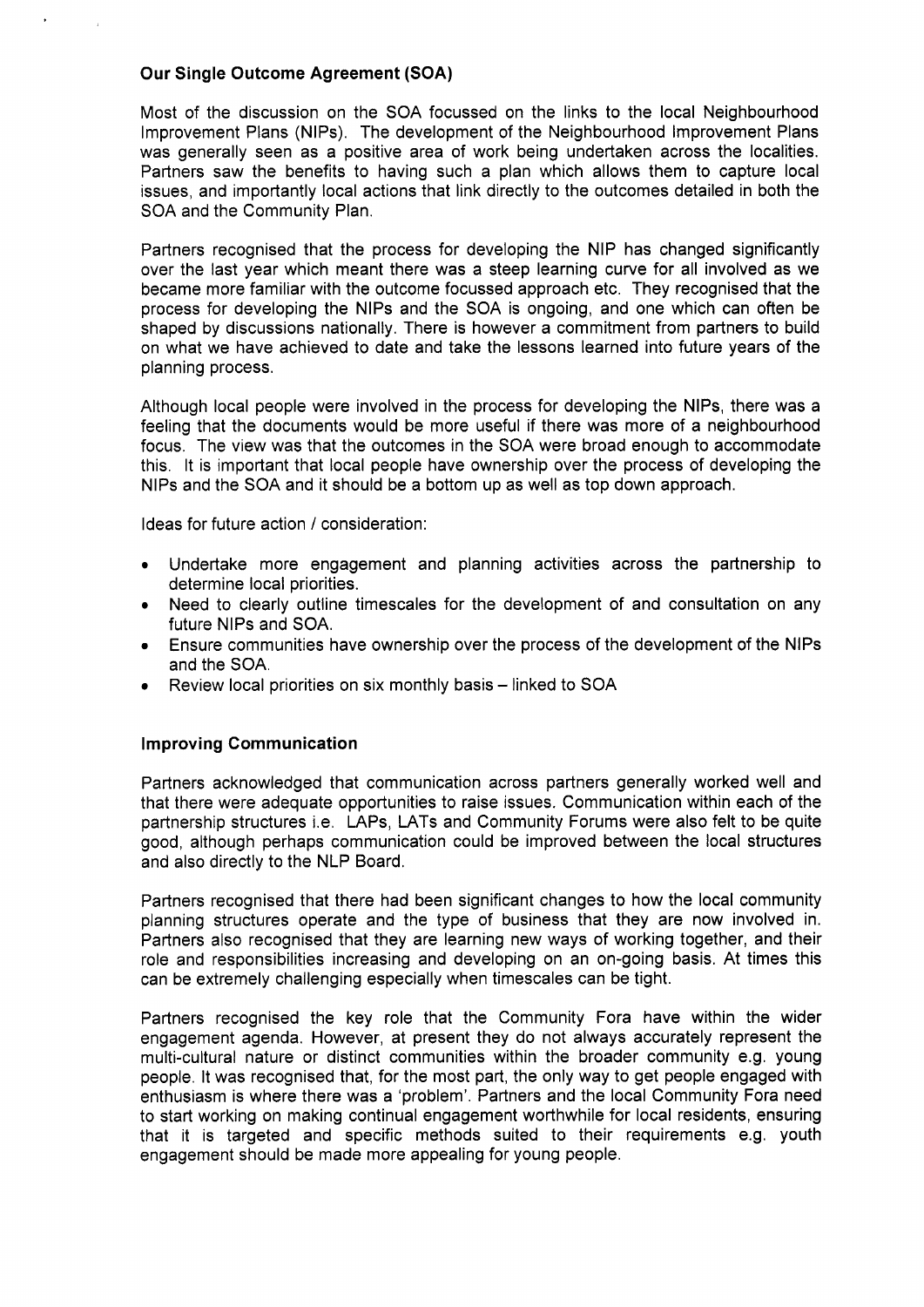There is a general commitment to build on the success of our partnership arrangements and to find ways to communicate more effectively good news stories, and the excellent work being undertaken across North Lanarkshire. We need to communicate our successes so that we are not constantly being measured on failures.

Ideas for future action / consideration:

- Make better use of existing engagement mechanisms e.g. NL News, Residents  $\bullet$ Survey, Citizens Panel, Survey of partner agencies and make connections with unconnected groups
- Partners need to be aware of other structures and engagement processes that are in  $\bullet$ place e.g. Bi-annual Social Work Client Survey.
- Need to use our partners more effectively to improve communication.  $\bullet$
- Celebrate success and have more local events  $\bullet$
- Avoid jargon and ensure information to communities is in plain English ×
- Radically change how we advertise meetings and access to minutes etc.  $\bullet$
- Need to feedback progress to participants when communities do engage  $\bullet$
- Improved links between themed working groups and LAPs / LATs
- Need for clear communication strategy across all partners.

#### **Local Area Partnerships and Local Area Teams**

Partners generally saw the benefits in having Local Area Partnerships and Local Area Teams to drive forward the local community planning agenda. They valued the role that they play to help improve communication and to encourage better planning across the community planning partners.

The way that formal communication (timescales, minutes, agendas etc) takes place was also felt to be generally quite good; however the communication between the LAP and local community forums (and the wider community) could be improved.

The way that the LAP does business was debated. There was a feeling that issues or questions were raised in one meeting and would rarely resurface, therefore the circle wasn't being closed and rather than an organic and continuous dialogue there were a series of isolated meetings that appeared, at times, to lack continuity. This can lead to a delay in reporting progress to the local community forums. Some partners also raised concerns about the overall decision making process within the LAPs and that they felt disengaged from the process.

The role of the LAT was particularly valued as members recognised that there have been positive outcomes for local people resulting in the quick resolution of urgent local issues. The role and responsibilities of the LATs, and their individual members, could perhaps be more explicit. There is a need to improve how information is shared and the reporting and recording procedures, particularly those back to the Communty Fora. There is a view that there is a lot of 'invisible good' being done that is not always documented as it often happens outwith the formal meetings, partners need to find ways to document and capture this.

We need to learn from our successes as well as our failures. There is a willingness by partners to make the structures work better for them and for local people and therefore realise the wider local and national outcomes.

Ideas for future action / consideration:

More local events across the LAPs, LATs and Community Forums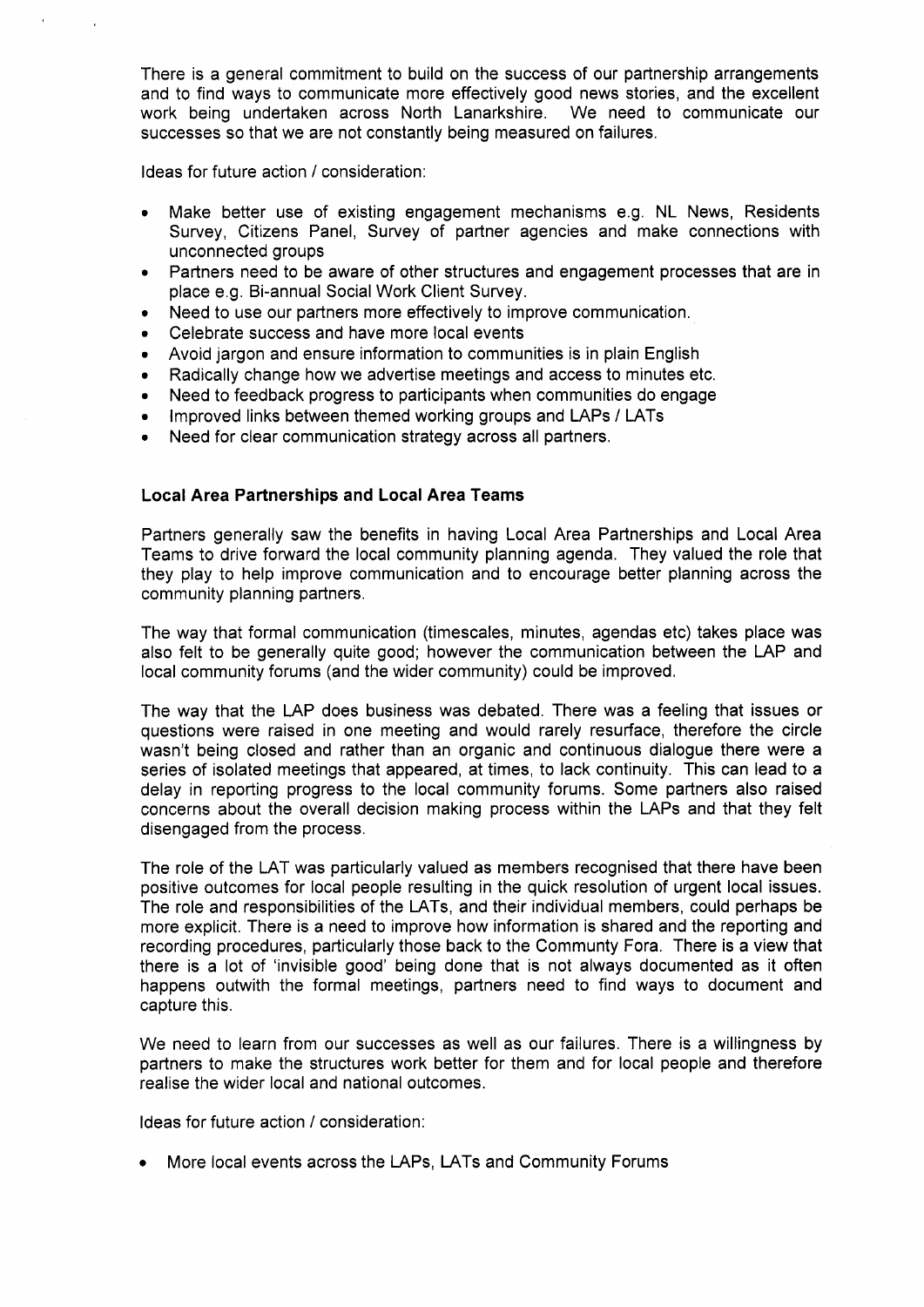- **e**  Have an annual community planning event across all partners
- *0*  Training for elected members and partners on the National Standards for Community **Engagement**
- **e**  A day / session dedicated to looking at the role of the LAT and how we could further develop partnership working and deliver projects with real benefits; and how they can link and feedback progress more effectively to the local Community Fora.
- **e**  Change the culture of reporting at LAPs and make them more informal
- **e**  Need to review, define and clarify routes to make engaging with structures easier for local people and how local people can get involved
- **e**  Timing and timescales of meetings, letters, reporting processes should be improved e.g. LAP meetings to take place in evenings.
- **e**  NLP Board minutes should go to the LAPs.
- **e**  Reports from LAPs to NLP Board outlining progress

### **Developing Our Partnership Agreement**

There was broad agreement to the development of a Partnership Agreement with the LAPs. Partners saw the benefits to such a document set out clearly roles, responsibilities, principles and clear lines of communication. It would help to ensure that we have the right people in the right places that can influence and have responsibility for driving the community planning agenda forward at a local level. It was suggested that the document should be broadly the same as the NLP Partnership Agreement. However, others were of the opinion that the agreement should be added to the existing NLP Partnership Agreement.

There was a suggestion that additional information could be developed to sit alongside the Partnership Agreement e.g. pack with details on individual LAP and LAT partners, each partners roles and responsibilities and the membership. This would help clarify what partners have been mandated to do and would increase awareness of everyone's role and what each individual member brings to the LAT and LAP e.g. through the development of a role descriptor for members.

The document would need to be based on the principles of the National Standards for Community Engagement. An agreement such as this would reinforce what is expected of partners, including the Community, and would be a particularly useful tool in determining the parameters of the partnership model of working. Training should be provided to community forum members, elected members and partners on the engagement standards and how they relate to their business.

It would be important as part of the process for developing such an agreement that partner's consider any issues with regard to its implementation, particularly around the principles and practice.

It was recognised that such a document would need the approval of the NLP Board in the first instance.

Ideas for future action / consideration:

- Need to negotiate agreement with partners locally  $\bullet$
- **e** Need for flexibility for any agreement
- **e** Partnership Agreement should be in plain English and ensure there is a more 'user' friendly local version
- **e** Partnership Agreement should reflect the National Standards for Community Engagement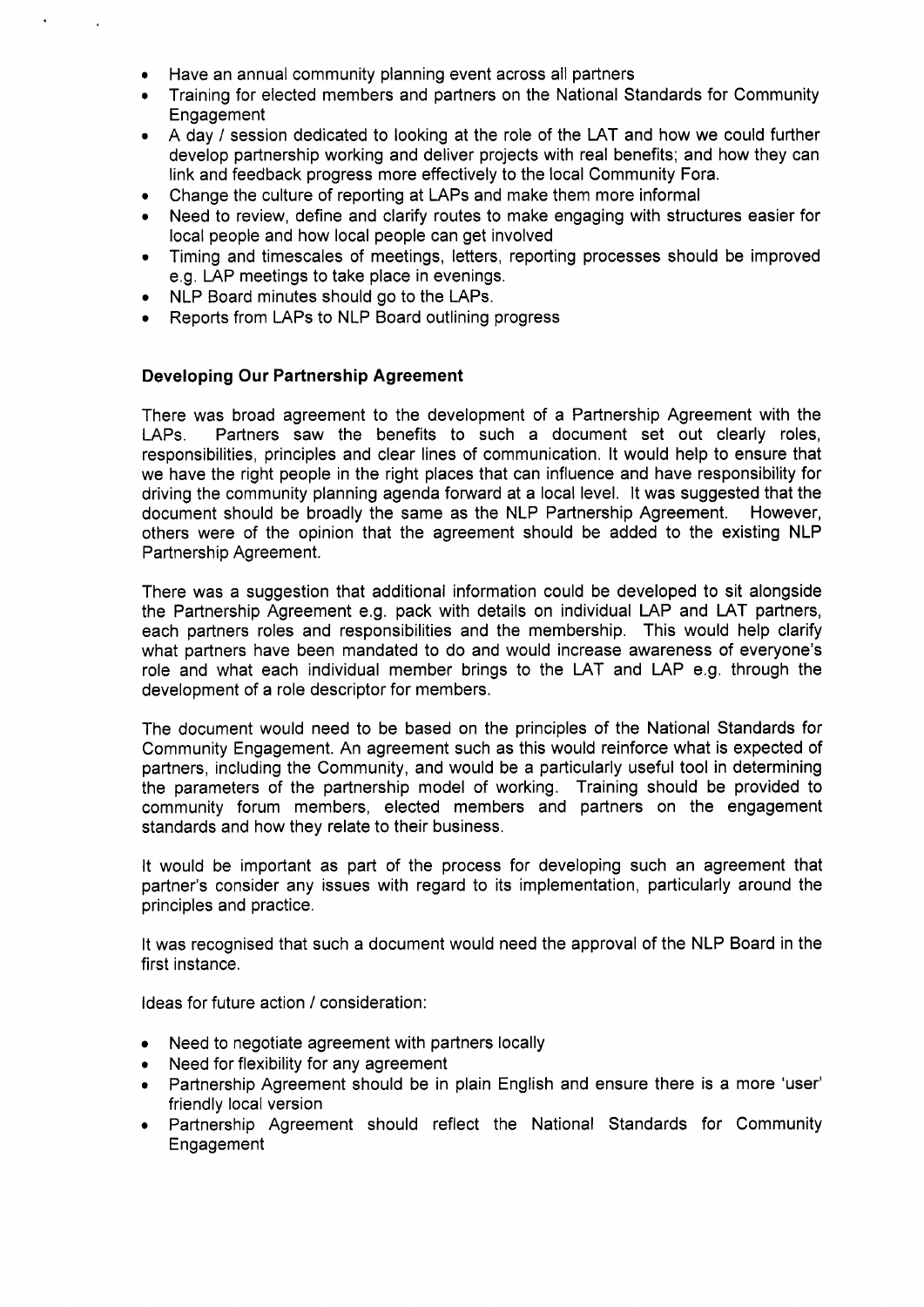Should be an appendix to the NLP Partnership agreement and not a separate document.

### **Future Action**

The report captures a wide range of issues raised at the event. However, there were a number of other issues raised that are more specific to each of the localities which require some consideration by local partners. A copy of the notes for each locality will be distributed to the appropriate partners for consideration.

The Action Plan for future is attached for information and details the key actions to drive forward the issues on behalf of the partnership with the Local Area Partnerships, Local Area Teams and Community Fora driving those that relate to the localities.

A calendar of events is being developed to provide details of the key milestones in relation to driving forward both the local and the strategic community planning agenda. This will be agreed at the next NLP Officers Group meeting.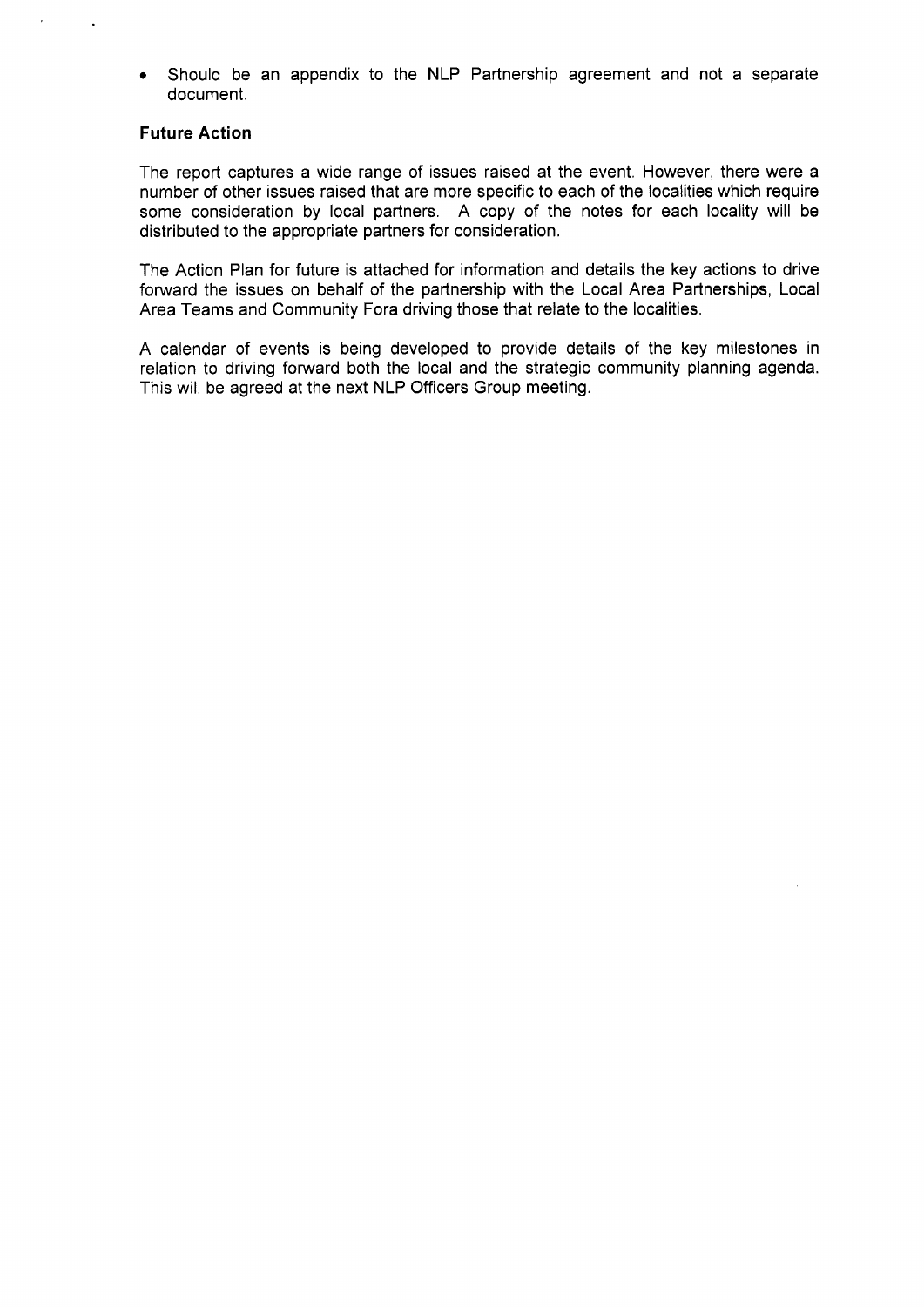#### Community Planning in North Lanarkshire Joint Event across Partners Gartlea Community Centre 16 January 09

 $\mathcal{F}^{\text{max}}_{\text{max}}$ 

### **Action Plan**

| Issue (s)              | Action                                 | Responsibility                  |  |  |  |
|------------------------|----------------------------------------|---------------------------------|--|--|--|
| Developing Our Single  | Develop detailed work plan for         | North Lanarkshire               |  |  |  |
| Outcome Agreement      | consultation on SOA and ensure local   | Partnership Officers Group      |  |  |  |
| 2011                   | communities involved in process        |                                 |  |  |  |
|                        | through locality events.               | Local Area Partnerships         |  |  |  |
| Improve Partnership    | Annual joint event organised for       | North Lanarkshire               |  |  |  |
| Working and links to   | partners at both a strategic and local | Partnership Officers Group      |  |  |  |
| NLP Board and          | level.                                 |                                 |  |  |  |
| <b>Thematic Groups</b> |                                        |                                 |  |  |  |
|                        | Provide regular update reports and     | Local Area Partnerships         |  |  |  |
|                        | minutes on NLP Board and Thematic      |                                 |  |  |  |
|                        | Groups to Local Area Partnerships      | <b>Chairs of Themed Working</b> |  |  |  |
|                        | and improve links across structures.   | Groups                          |  |  |  |
|                        |                                        |                                 |  |  |  |
|                        |                                        |                                 |  |  |  |
|                        | Develop a communication strategy       | North Lanarkshire               |  |  |  |
|                        | across all partners.                   | Partnership Officers Group      |  |  |  |
| Issue (s)              | <b>Action</b>                          | Responsibility                  |  |  |  |
| Developing Our         | Localised Joint events developed for   | <b>Local Area Partnerships</b>  |  |  |  |
| Neighbourhood          | stakeholders in each locality on bi-   | Local Area Teams                |  |  |  |
| Improvement Plans      | annual basis.                          |                                 |  |  |  |
|                        |                                        |                                 |  |  |  |
|                        | Develop and implement the NIPs         | Local Area Partnerships         |  |  |  |
|                        | ensuring community involvement in      | Local Area Teams                |  |  |  |
|                        | process.                               |                                 |  |  |  |
|                        |                                        |                                 |  |  |  |
|                        | Detailed work plan developed outlining | Local Area Teams                |  |  |  |
|                        | timescales for consultation and        |                                 |  |  |  |
|                        | process for developing the NIP.        |                                 |  |  |  |
|                        |                                        |                                 |  |  |  |
| Local Area Partnership | Develop and implement Partnership      | Local Area Partnerships         |  |  |  |
| and Local Area Teams   | Agreement with Local Area              | Local Area Teams                |  |  |  |
|                        | Partnerships.                          |                                 |  |  |  |
|                        |                                        |                                 |  |  |  |
|                        | Review the role of the Local Area      |                                 |  |  |  |
|                        | Teams and update terms of reference.   | Local Area Teams                |  |  |  |
|                        |                                        |                                 |  |  |  |
|                        | Provide progress reports on LAPs to    | Local Area Partnerships         |  |  |  |
|                        | NLP Board.                             | Local Area Teams                |  |  |  |
|                        |                                        |                                 |  |  |  |
|                        | Change the culture of reporting at     | North Lanarkshire Council       |  |  |  |
|                        | Local Area Partnerships and make       |                                 |  |  |  |
|                        | them more informal.                    |                                 |  |  |  |
| Community              | Training programmes developed          | North Lanarkshire               |  |  |  |
| Engagement             | across partners (including elected     | Partnership Officers Group      |  |  |  |
|                        | members) on the National Standards     | / Community Engagement          |  |  |  |
|                        | for Community Engagement               | Sub-Group                       |  |  |  |
|                        |                                        |                                 |  |  |  |
|                        | Ensure a range of mechanisms are in    | NLC Information sharing         |  |  |  |
|                        | place to engage more effectively with  | Group                           |  |  |  |
|                        | local residents e.g. NL News,          |                                 |  |  |  |
|                        | Residents Survey and Citizens Panels,  |                                 |  |  |  |
|                        | and share findings with all partners.  |                                 |  |  |  |
|                        |                                        |                                 |  |  |  |
|                        | Work with Community Fora to broaden    |                                 |  |  |  |
|                        | representation on community forums     | <b>Community Engagement</b>     |  |  |  |
|                        | and involve residents in the wider     | Officers                        |  |  |  |
|                        | community engagement agenda.           |                                 |  |  |  |
|                        |                                        |                                 |  |  |  |
|                        | Ensure feedback on any consultations   | <b>Community Engagement</b>     |  |  |  |
|                        | / decisions to Community Fora.         | Officers / Local                |  |  |  |
|                        |                                        | Regeneration Managers /<br>LATs |  |  |  |
|                        |                                        |                                 |  |  |  |